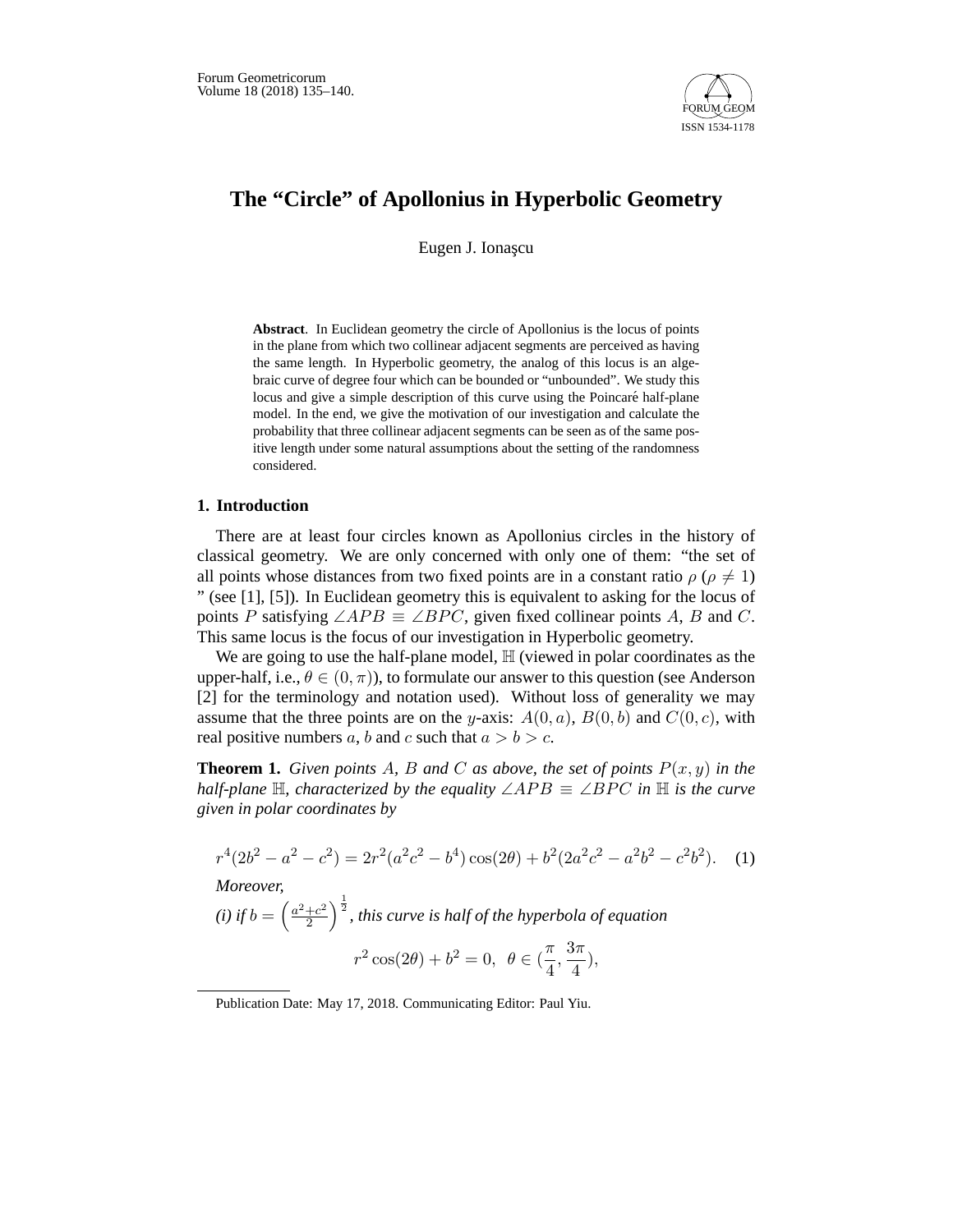(ii) if 
$$
b = \sqrt{ac}
$$
 this curve is the semi-circle  $r = b$ ,  $\theta \in (0, \pi)$ ,  
(iii) if  $b = \left(\frac{a^{-2} + c^{-2}}{2}\right)^{-\frac{1}{2}}$ , this curve is half of the lemniscate of equation  
 $r^2 + b^2 \cos(2\theta) = 0$ ,  $\theta \in (\frac{\pi}{4}, \frac{3\pi}{4})$ .

In most of the textbooks the Circle of Apollonius is discussed in conjunction with the Angle Bisector Theorem: *"The angle bisector in a triangle divides the opposite side into a ratio equal to the ratio of the adjacent sides."* Once one realizes that the statement can be equally applied to the exterior angle bisector, then the Circle of Apollonius appears naturally (Figure 1), since the two angle bisectors are perpendicular.



Figure 1. The Circle  $x^2 + y^2 = 4$ 

For instance, an easy exercise in algebra shows that the circle of equation  $x^2 + y^2 = 1$ 4 is equivalent to

$$
\frac{\sqrt{x^2 + (y - 4)^2}}{\sqrt{x^2 + (y - 1)^2}} = \frac{BA}{BC} = \frac{DA}{DC} = 2,
$$

taking  $A(0, 4)$ ,  $B(0, 2)$ ,  $C(0, 1)$  and  $D(0, -2)$ . Similar calculations can be employed to treat the general situation, i.e., taking  $A(0, a)$ ,  $B(0, b)$  and  $C(0, c)$  with real positive numbers a, b and c such that  $a > b > c$ . Then we can state the well-known result:

**Theorem 2** (Apollonius)**.** *Given points* A*,* B *and* C *as above, the set of points*  $P(x, y)$  *in the plane characterized by the equality*  $\angle APB \equiv \angle BPC$  *is (i) the line of equation*  $y = (a + c)/2$  *if*  $b = (a + c)/2$ *;* 

*(ii) the circle of equation*  $x^2 + y^2 = b^2$ *, if*  $b < (a + c)/2$  *and*  $b^2 = ac$ *.*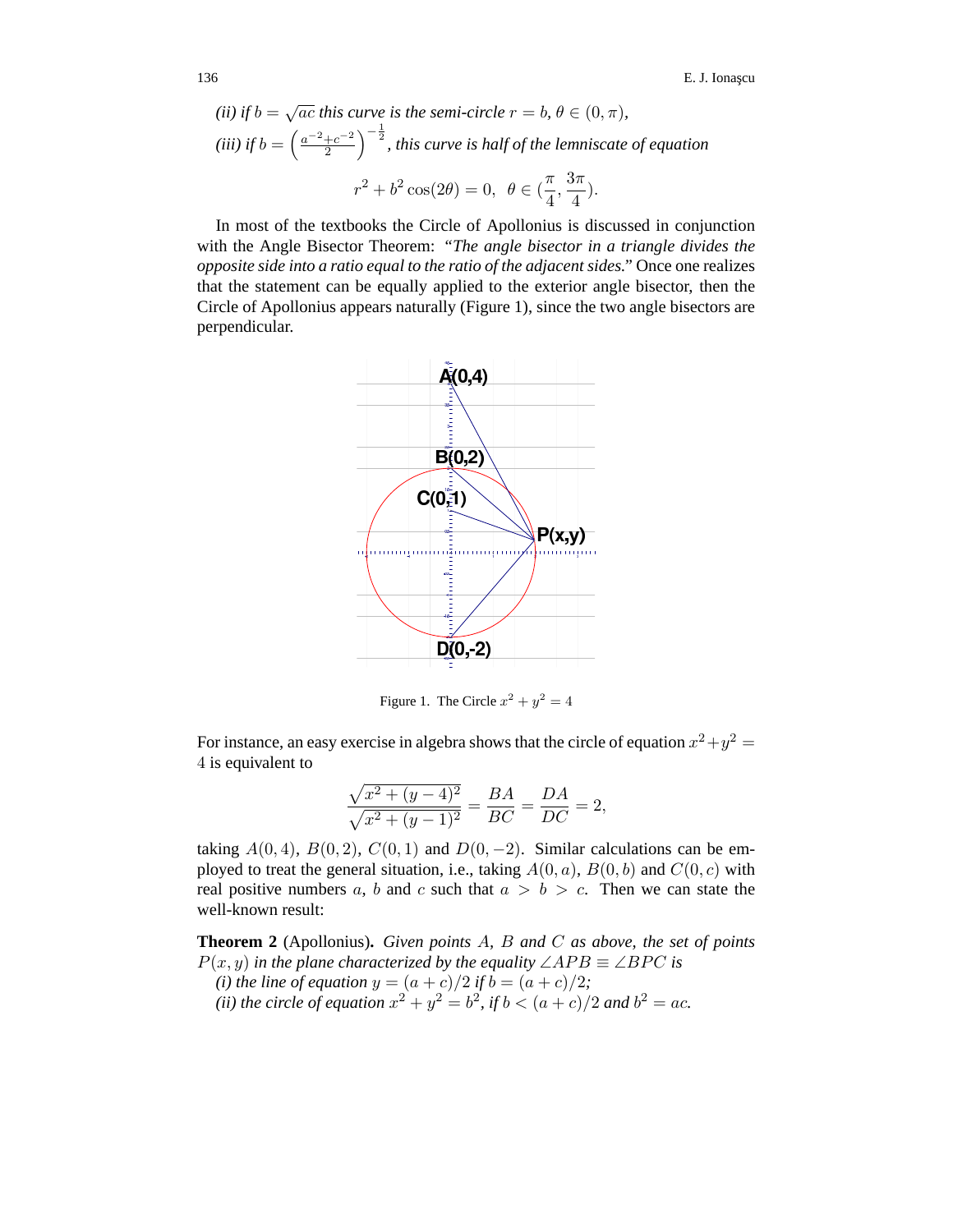Let us observe that the statement of this theorem does not reduce the generality since the y-coordinate of point D can be shown to be  $y_D = (2ac - bc - ab)/(a + b)$  $c - 2b$ ) and one can take the origin of coordinates to be the midpoint of  $\overline{BD}$ . This turns out to happen precisely when  $b^2 = ac$ .

It is interesting that each of the special cases in Theorem 1, can be accomplished using integer values of  $a$ ,  $b$  and  $c$ . This is not surprising for the Diophantine equation  $b^2 = ac$  since one can play with the prime decomposition of a and c to get ac a perfect square. For the equation  $2b^2 = a^2 + c^2$  one can take a Pythagorean triple and set  $a = |m^2 + 2mn - n^2|$ ,  $c = |m^2 - 2mn - n^2|$  and  $b = m^2 + n^2$  for  $m, n \in \mathbb{N}$ . Perhaps it is quite intriguing for some readers that the last Diophantine equation  $2a^2c^2 = a^2b^2 + c^2b^2$  is satisfied by the product of some quadratic forms, namely

$$
a = (46m2 + 24mn + n2)(74m2 + 10mn + n2),
$$
  
\n
$$
b = (46m2 + 24mn + n2)(94m2 + 4mn - n2),
$$
  
\nand 
$$
c = (94m2 + 4mn - n2)(74m2 + 10mn + n2),
$$
 for  $m, n \in \mathbb{Z}$ .

Another surprising fact is that the locus is a circle both in Theorem 1 and Theorem 2 if  $b^2 = ac$ .



Figure 2. The curve in polar coordinates (a=35, c=5), in  $\mathbb H$ 

In Figure 2, we included all of the possible shapes of the locus in Theorem 1 except for the case  $b < \left(\frac{a^{-2}+c^{-2}}{2}\right)$  $\left(\frac{+c^{-2}}{2}\right)^{-\frac{1}{2}}$  which is similar to the case  $b > \left(\frac{a^2+c^2}{2}\right)$  $\frac{+c^2}{2}\Big)^{\frac{1}{2}}.$ We notice a certain symmetry of these cases showing that the hyperbola ( $\vec{b}$  =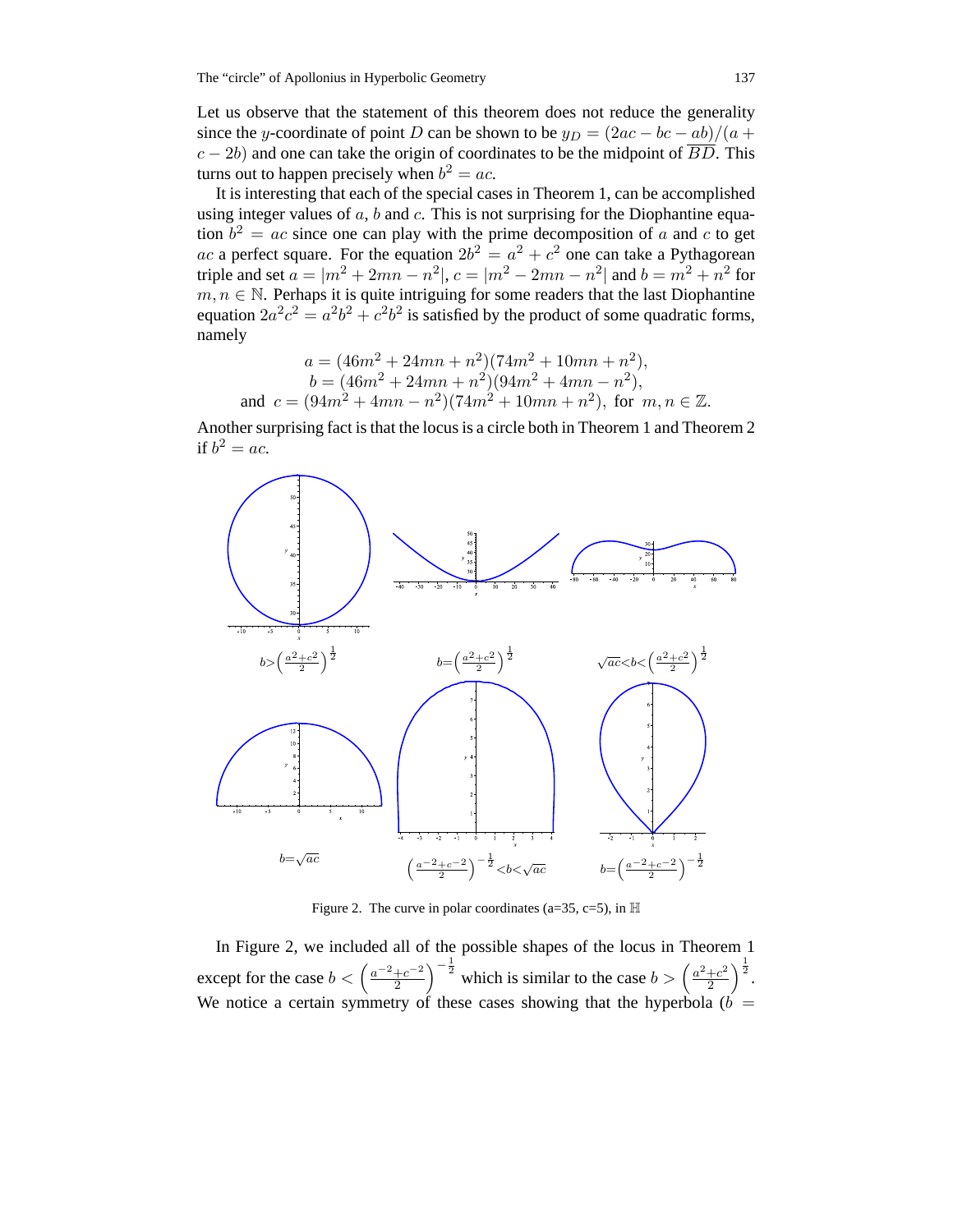$\int \frac{a^2+c^2}{a^2+c^2}$  $\left(\frac{+c^2}{2}\right)^{\frac{1}{2}}$  is nothing else but a lemniscate in hyperbolic geometry. With this identification, it seems like the curves we get, resemble all possible shapes of the intersection of a plane with a torus.

In the next section we will prove Theorem 1.

#### **2. Proof of Theorem 1**

Let us consider a point P of coordinates  $(x, y)$  with the given property as in Figure 3 which is not on the line  $\overline{AC}$ ,  $(x \neq 0)$ . Then the Hyperbolic lines determined by  $P$  and the three points  $A$ ,  $B$  and  $C$  are circles orthogonal on the  $x$ -axis. We denote their centers by  $A'(a', 0)$ ,  $B'(b', 0)$  and  $C'(c', 0)$ . The point A' can be



Figure 3. The point *P* and the lines determined by it with *A*, *B* and *C*

obtained as the intersection of the perpendicular bisector of  $\overline{PA}$  and the x-axis. Similarly we obtain the other two points  $B'$  and  $C'$ . The equation (Y as a function of X) of the perpendicular bisector of  $\overline{PA}$  is  $Y - \frac{y+a}{2} = -\frac{x}{y-a}(X - \frac{x}{2})$ and so  $a' = \frac{x^2 + y^2 - a^2}{2x}$ . Similar expressions are then obtained for b' and c', i.e.,  $b' = \frac{x^2 + y^2 - b^2}{2x}$  and  $c' = \frac{x^2 + y^2 - c^2}{2x}$ . This shows that the order of the points A', B' and C' is reversed ( $a' < b' < c'$ ). The angle between the Hyperbolic lines  $\overrightarrow{PA}$  and  $\overleftrightarrow{PA}$  is defined by the angle between the tangent lines to the two circles at P, which is clearly equal to the angle between the radii corresponding to  $P$  in each of the two circles. So,  $m_{\mathbb{H}}(\angle APB) = m(\angle A'PB')$  and  $m_{\mathbb{H}}(\angle BPC) = m(\angle B'PC')$ . This equality is characterized by the proportionality given by the Angle Bisector Theorem in the triangle  $PA'C'$ :

$$
\frac{PA'}{PC'} = \frac{A'B'}{B'C'} \Leftrightarrow \frac{\sqrt{(x^2 - y^2 + a^2)^2 + 4x^2y^2}}{\sqrt{(x^2 - y^2 + c^2)^2 + 4x^2y^2}} = \frac{a^2 - b^2}{b^2 - c^2}.
$$

Using polar coordinates,  $x = r \cos \theta$  and  $y = r \sin \theta$ , we observe that  $x^2 - y^2 =$  $r^2 \cos 2\theta$  and  $2xy = r^2 \sin 2\theta$ . Hence the above equality is equivalent to

$$
(r4 + 2a2r2 cos 2\theta + a4)(b2 – c2)2 = (r4 + 2c2r2 cos 2\theta + c4)(a2 – b2)2.
$$

One can check that a factor of  $(a^2 - c^2)$  can be simplified out and in the end we obtain (1).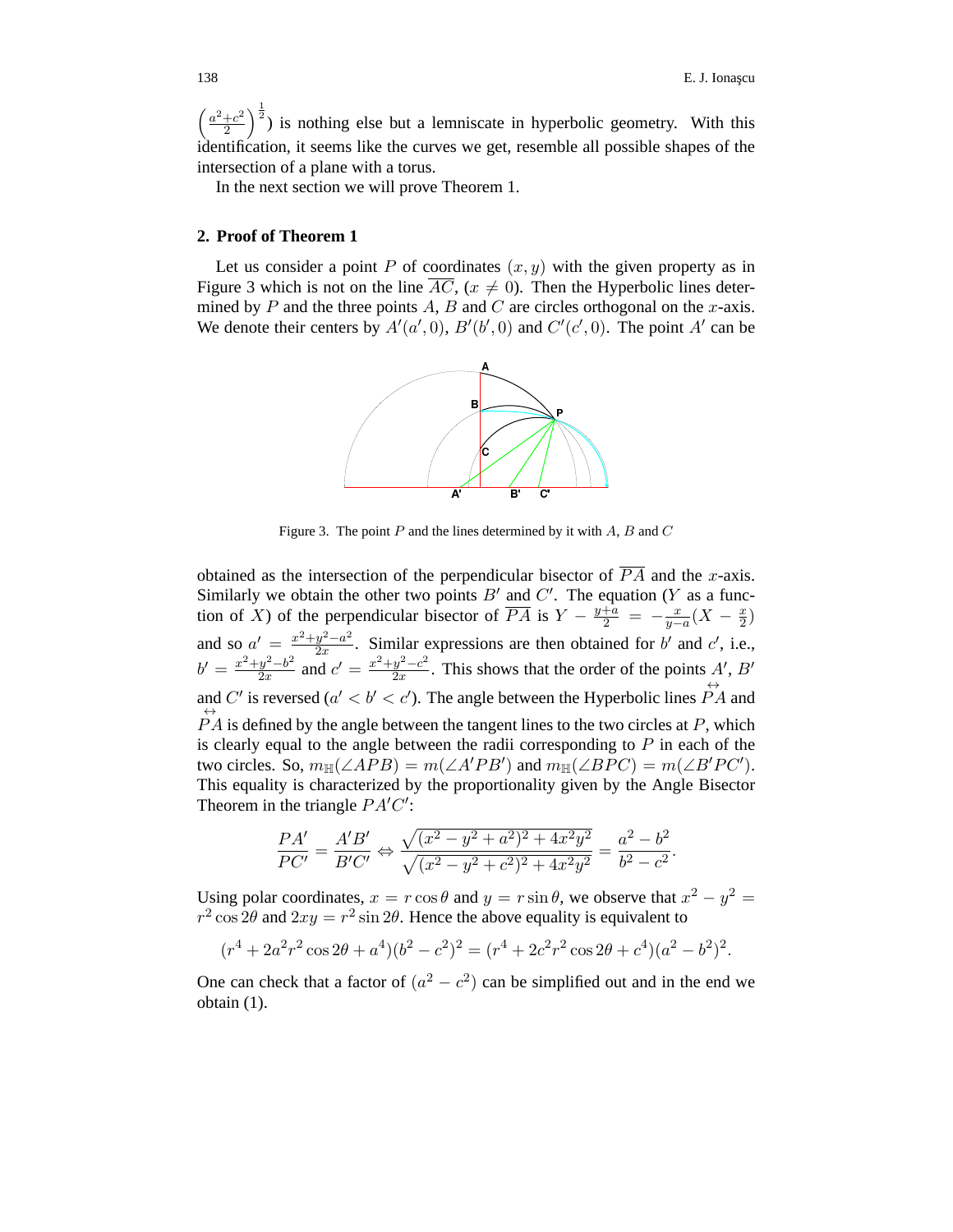## **3. Four points "equally" spaced and our motivation**

Our interest in this locus was motivated by the Problem 11915 in this Monthly ([4]). This problem stated: *Given four (distinct) points* A*,* B*,* C *and* D *in (this) order on a line in Euclidean space, under what conditions will there be a point* P *off the line such that the angles* ∠AP B*,* ∠BPC*, and* ∠CPD *have equal measure? (Figure 4)*

It is not difficult to show, using two Apollonius circles, that the existence of such a point  $P$  is characterized by the inequality involving the cross-ratio

$$
[A, B; C, D] = \frac{BC}{BA} / \frac{DC}{DA} < 3. \tag{2}
$$

We were interested in finding a similar description for the same question in Hyperbolic space. It is difficult to use the same idea of the locus that replaces the Apollonius circle in Euclidean geometry due to the complicated description as in Theorem 1. Fortunately, we can use the calculation done in the proof of Theorem 1 and formulate a possible answer in the new setting. Given four points A, B, C and  $D$  in (this) order on a line in the Hyperbolic space, we can use an isometry to transform them on the line  $x = 0$  and having coordinates  $A(0, a)$ ,  $B(0, b)$ ,  $C(0, c)$ and  $D(0, d)$  with  $a > b > c > d$ . The the existence of a point P off the line  $x = 0$ , such that the angles  $\angle APB$ ,  $\angle BPC$ , and  $\angle CPD$  have equal measure in the Hyperbolic space is equivalent to the existence of  $P$  in Euclidean space corresponding to the points  $A', B', C'$  and  $D'$  as constructed in the proof of Theorem 1. Therefore, the answer to the equivalent question posed in the Problem 11915 but in Hyperbolic geometry, is in terms of a similar inequality

$$
[A', B'; C', D'] = \frac{B'C'}{B'A'} / \frac{D'C'}{D'A'} < 3 \Leftrightarrow \frac{(b^2 - c^2)(a^2 - d^2)}{(a^2 - b^2)(c^2 - d^2)} < 3. \tag{3}
$$

Now we can use (2) and (3) to compute the following natural corresponding geometric probability: *if two points* B *and* C *are randomly selected (uniform distribution with respect to the arc-length in hyperbolic geometry) on the segment* AD *(*B *being the closest to* A*), what is the probability that a point* P *off the line* AD *exists, such that the angles*  $\angle APB$ ,  $\angle BPC$ , and  $\angle CPD$  *have equal measure? (Figure 4)*

In Euclidean geometry this turns out to be equal to

$$
P_e = \frac{15 - 16 \ln 2}{9} \approx 0.4345
$$

The inequality (3) gives us the similar probability in the Hyperbolic space:

$$
P_h = \frac{2\sqrt{5}\ln(2+\sqrt{5})-5}{5\ln 2} \approx 0.4201514924
$$

where the uniform distribution here means that it is calculated with respect to the measure  $\frac{1}{y}dy$  along the *y*-axis.

Our probability question is even more natural in the setting of spherical geometry. Due to the infinite nature of both Euclidean and Hyperbolic spaces the